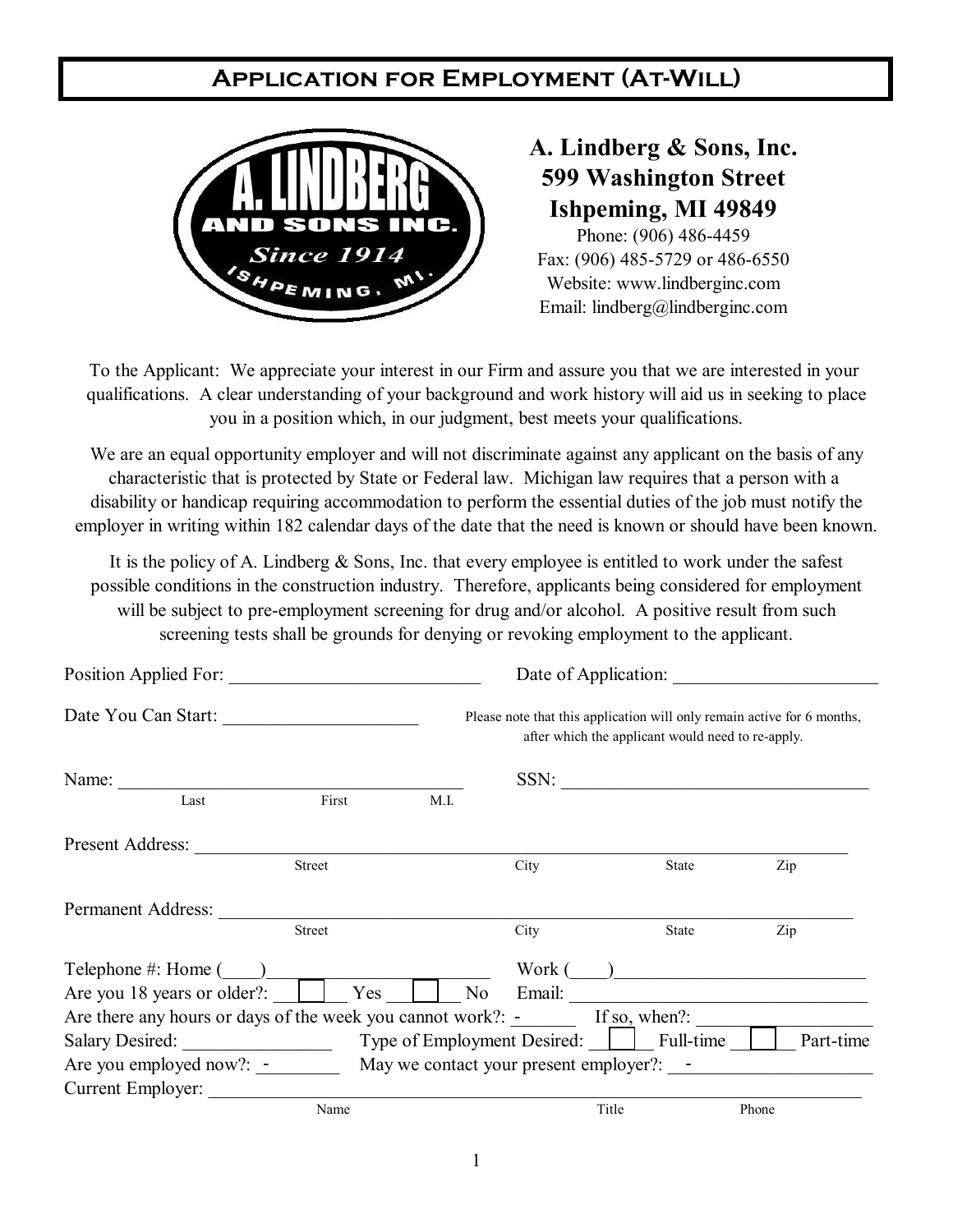| Have you been previously employed here?: $\boxed{\phantom{\cdot}}$ Yes $\boxed{\phantom{\cdot}}$ No If yes, dates(s): |                                                                                                                                                                                                                                                                                                         |                          |                   |               |
|-----------------------------------------------------------------------------------------------------------------------|---------------------------------------------------------------------------------------------------------------------------------------------------------------------------------------------------------------------------------------------------------------------------------------------------------|--------------------------|-------------------|---------------|
|                                                                                                                       |                                                                                                                                                                                                                                                                                                         |                          |                   |               |
|                                                                                                                       |                                                                                                                                                                                                                                                                                                         |                          |                   |               |
|                                                                                                                       |                                                                                                                                                                                                                                                                                                         |                          |                   |               |
| <b>EDUCATION:</b>                                                                                                     |                                                                                                                                                                                                                                                                                                         |                          |                   |               |
|                                                                                                                       | Name & Location of School                                                                                                                                                                                                                                                                               | No. of Years<br>Attended | Did You Graduate? | Subject/Major |
| Elementary<br>School                                                                                                  |                                                                                                                                                                                                                                                                                                         |                          |                   |               |
| High<br>School                                                                                                        |                                                                                                                                                                                                                                                                                                         |                          |                   |               |
| College                                                                                                               |                                                                                                                                                                                                                                                                                                         |                          |                   |               |
| Specialized<br>Training                                                                                               |                                                                                                                                                                                                                                                                                                         |                          |                   |               |
|                                                                                                                       | Rank: Date Discharged: Monorably?: - Monorably: 1999.<br>Are you in the reserves?: $\Box$ Yes $\Box$ No If yes, date obligation ends:<br>Are you lawfully entitled to be employed in the United States?:<br>Have you ever been convicted of a crime except a minor traffic violation?: $\Box$ No $\Box$ |                          |                   | Yes           |
|                                                                                                                       | Please provide any additional information such as special skills, training, management experience, equipment<br>operation or qualifications you feel will be helpful to us in considering your application:                                                                                             |                          |                   |               |
|                                                                                                                       | Union Affiliation, if any:                                                                                                                                                                                                                                                                              |                          |                   |               |
|                                                                                                                       | Do you have a valid driver's license?: 11 Yes 11 No CDL License?: 12 Yes 12 No                                                                                                                                                                                                                          |                          | State:            |               |
|                                                                                                                       | List professional trade, business or civic activities and offices held excluding groups, the name or character<br>of which indicate race, color, religion, sex, national origin, handicap, marital or veteran status, height, weight,                                                                   |                          |                   |               |
|                                                                                                                       |                                                                                                                                                                                                                                                                                                         |                          |                   |               |

 $\mathcal{L}_\mathcal{L} = \{ \mathcal{L}_\mathcal{L} = \{ \mathcal{L}_\mathcal{L} = \{ \mathcal{L}_\mathcal{L} = \{ \mathcal{L}_\mathcal{L} = \{ \mathcal{L}_\mathcal{L} = \{ \mathcal{L}_\mathcal{L} = \{ \mathcal{L}_\mathcal{L} = \{ \mathcal{L}_\mathcal{L} = \{ \mathcal{L}_\mathcal{L} = \{ \mathcal{L}_\mathcal{L} = \{ \mathcal{L}_\mathcal{L} = \{ \mathcal{L}_\mathcal{L} = \{ \mathcal{L}_\mathcal{L} = \{ \mathcal{L}_\mathcal{$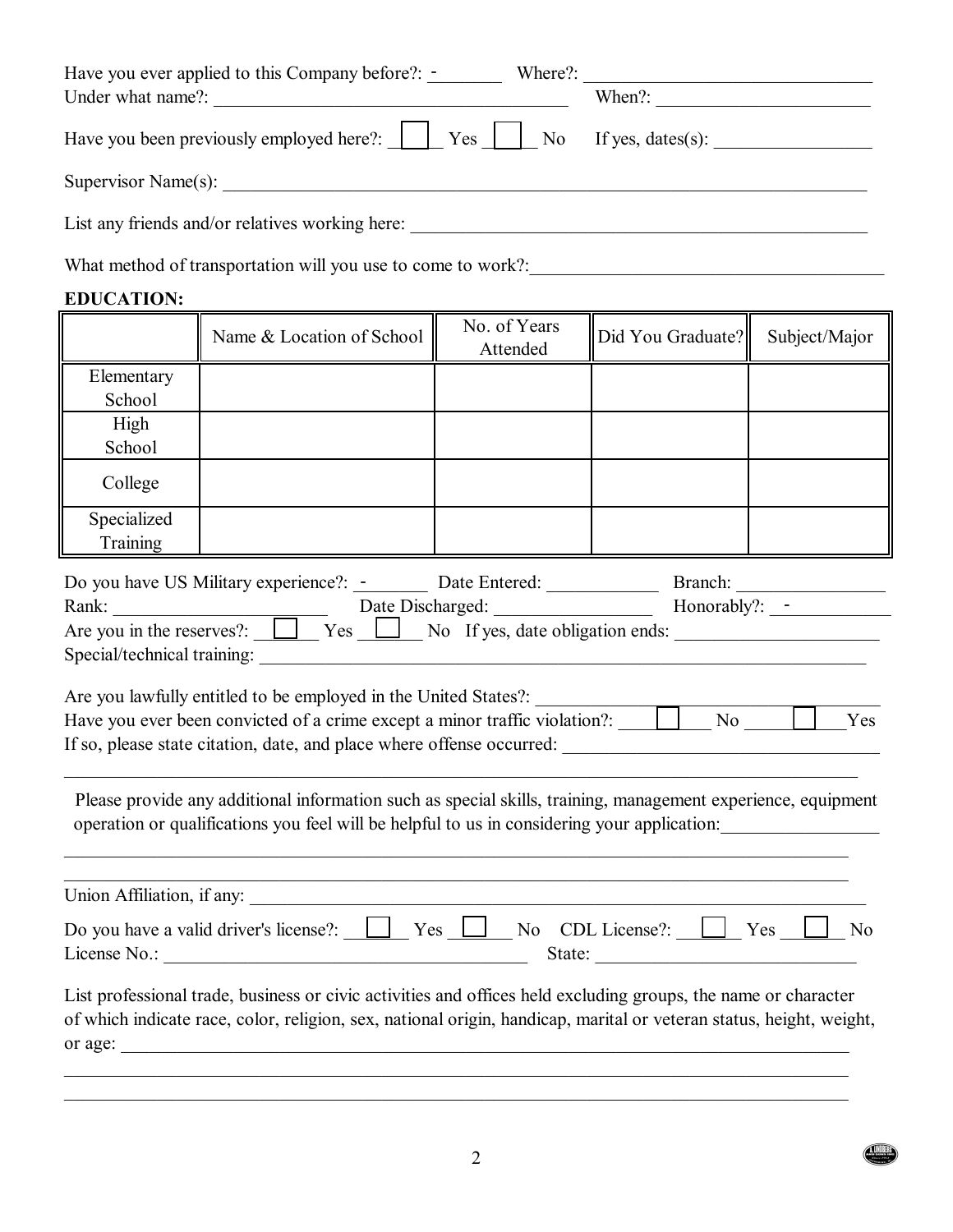## **REFERENCES:** Three individuals not related to you, whom you have known for at least one year:

| Name | Address & Telephone | Relationship | Years<br>Acquainted |
|------|---------------------|--------------|---------------------|
|      |                     |              |                     |
|      |                     |              |                     |
|      |                     |              |                     |

| <b>Emergency Contact:</b> | 5241 Klingville Rd | 906-523-6182 |
|---------------------------|--------------------|--------------|
|                           |                    |              |

#### Name Street City/State Phone

## **CURRENT & FORMER EMPLOYERS:** (Most Recent First)

| Date<br>Month/Year                                       | Employer Name, Address<br>& Telephone | Salary Starting/<br>Ending | Last Position Held/<br>Responsibilities | Reason for<br>Leaving |  |
|----------------------------------------------------------|---------------------------------------|----------------------------|-----------------------------------------|-----------------------|--|
| From:                                                    |                                       |                            |                                         |                       |  |
| To:                                                      |                                       |                            |                                         |                       |  |
| From:                                                    |                                       |                            |                                         |                       |  |
| To:                                                      |                                       |                            |                                         |                       |  |
| From:                                                    |                                       |                            |                                         |                       |  |
| To:                                                      |                                       |                            |                                         |                       |  |
| From:                                                    |                                       |                            |                                         |                       |  |
| To:                                                      |                                       |                            |                                         |                       |  |
| From:                                                    |                                       |                            |                                         |                       |  |
| To:                                                      |                                       |                            |                                         |                       |  |
| From:                                                    |                                       |                            |                                         |                       |  |
| To:                                                      |                                       |                            |                                         |                       |  |
| $\rm No$<br>May we contact the employers listed?:<br>Yes |                                       |                            |                                         |                       |  |

If not, which one $(s)$ ?:  $\qquad \qquad$